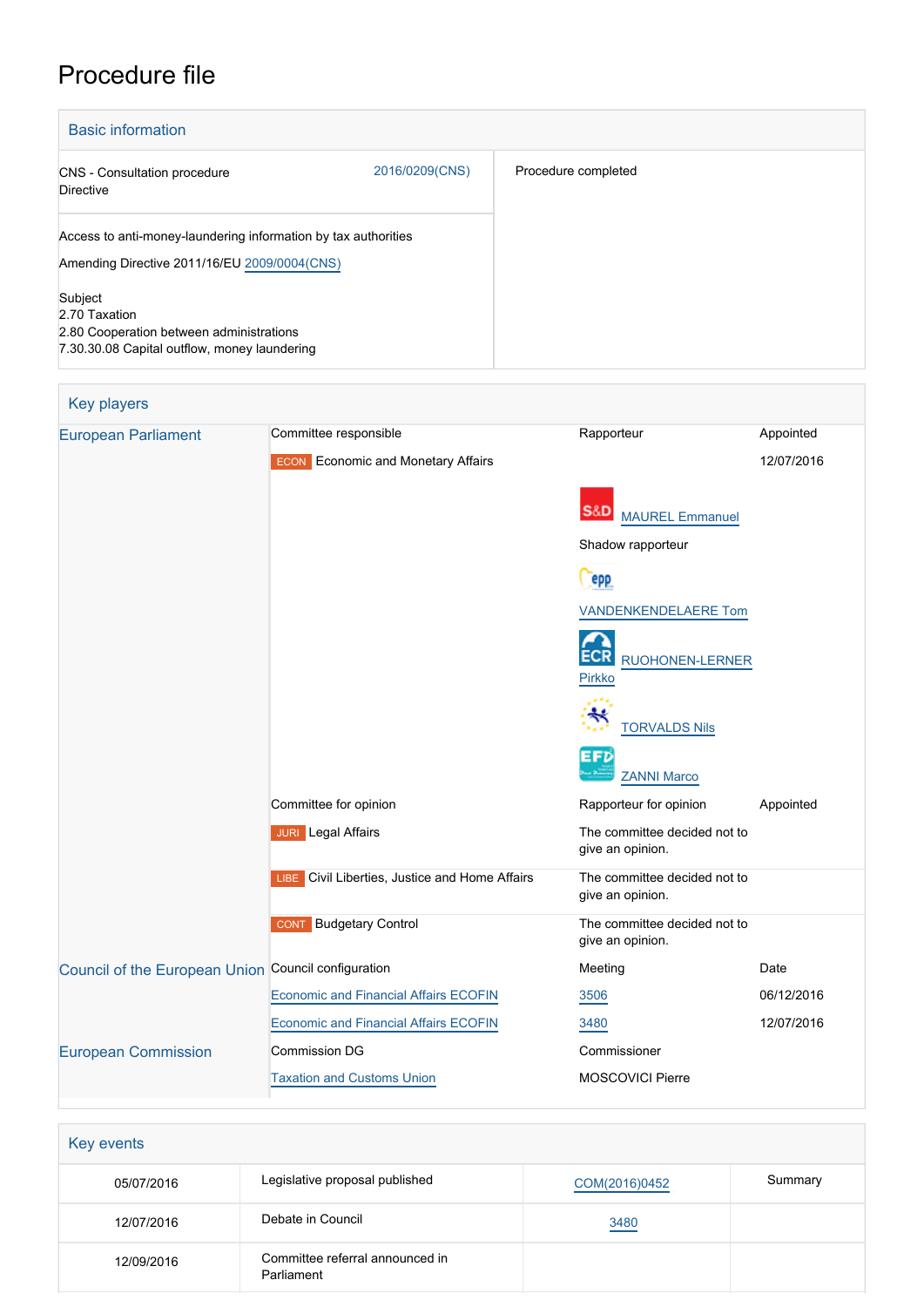| 10/11/2016 | Vote in committee                                                  |              |         |
|------------|--------------------------------------------------------------------|--------------|---------|
| 14/11/2016 | Committee report tabled for plenary, 1st<br>reading/single reading | A8-0326/2016 | Summary |
| 22/11/2016 | Results of vote in Parliament                                      |              |         |
| 22/11/2016 | Debate in Parliament                                               |              |         |
| 22/11/2016 | Decision by Parliament                                             | T8-0432/2016 | Summary |
| 06/12/2016 | Act adopted by Council after consultation<br>of Parliament         |              |         |
| 06/12/2016 | End of procedure in Parliament                                     |              |         |
| 16/12/2016 | Final act published in Official Journal                            |              |         |

| <b>Technical information</b> |                                                                                               |
|------------------------------|-----------------------------------------------------------------------------------------------|
| Procedure reference          | 2016/0209(CNS)                                                                                |
| Procedure type               | CNS - Consultation procedure                                                                  |
| Procedure subtype            | Legislation                                                                                   |
| Legislative instrument       | <b>Directive</b>                                                                              |
|                              | Amending Directive 2011/16/EU 2009/0004(CNS)                                                  |
| Legal basis                  | Treaty on the Functioning of the EU TFEU 115; Treaty on the Functioning of<br>the EU TFEU 113 |
| Other legal basis            | Rules of Procedure EP 159                                                                     |
| Stage reached in procedure   | Procedure completed                                                                           |
| Committee dossier            | ECON/8/07145                                                                                  |

## Documentation gateway

| Legislative proposal                                               | COM(2016)0452 | 05/07/2016 | EC.        | Summary |
|--------------------------------------------------------------------|---------------|------------|------------|---------|
| Committee draft report                                             | PE589.168     | 12/09/2016 | EP         |         |
| Amendments tabled in committee                                     | PE592.157     | 19/10/2016 | EP         |         |
| Economic and Social Committee: opinion, report                     | CES4584/2016  | 19/10/2016 | <b>ESC</b> |         |
| Committee report tabled for plenary, 1st<br>reading/single reading | A8-0326/2016  | 14/11/2016 | EP.        | Summary |
| Text adopted by Parliament, 1st reading/single<br>reading          | T8-0432/2016  | 22/11/2016 | EP         | Summary |
| Commission response to text adopted in plenary                     | SP(2017)8     | 17/01/2017 | EC.        |         |

## Final act

 [Directive 2016/2258](https://eur-lex.europa.eu/smartapi/cgi/sga_doc?smartapi!celexplus!prod!CELEXnumdoc&lg=EN&numdoc=32016L2258) [OJ L 342 16.12.2016, p. 0001](https://eur-lex.europa.eu/legal-content/EN/TXT/?uri=OJ:L:2016:342:TOC) Summary

## Access to anti-money-laundering information by tax authorities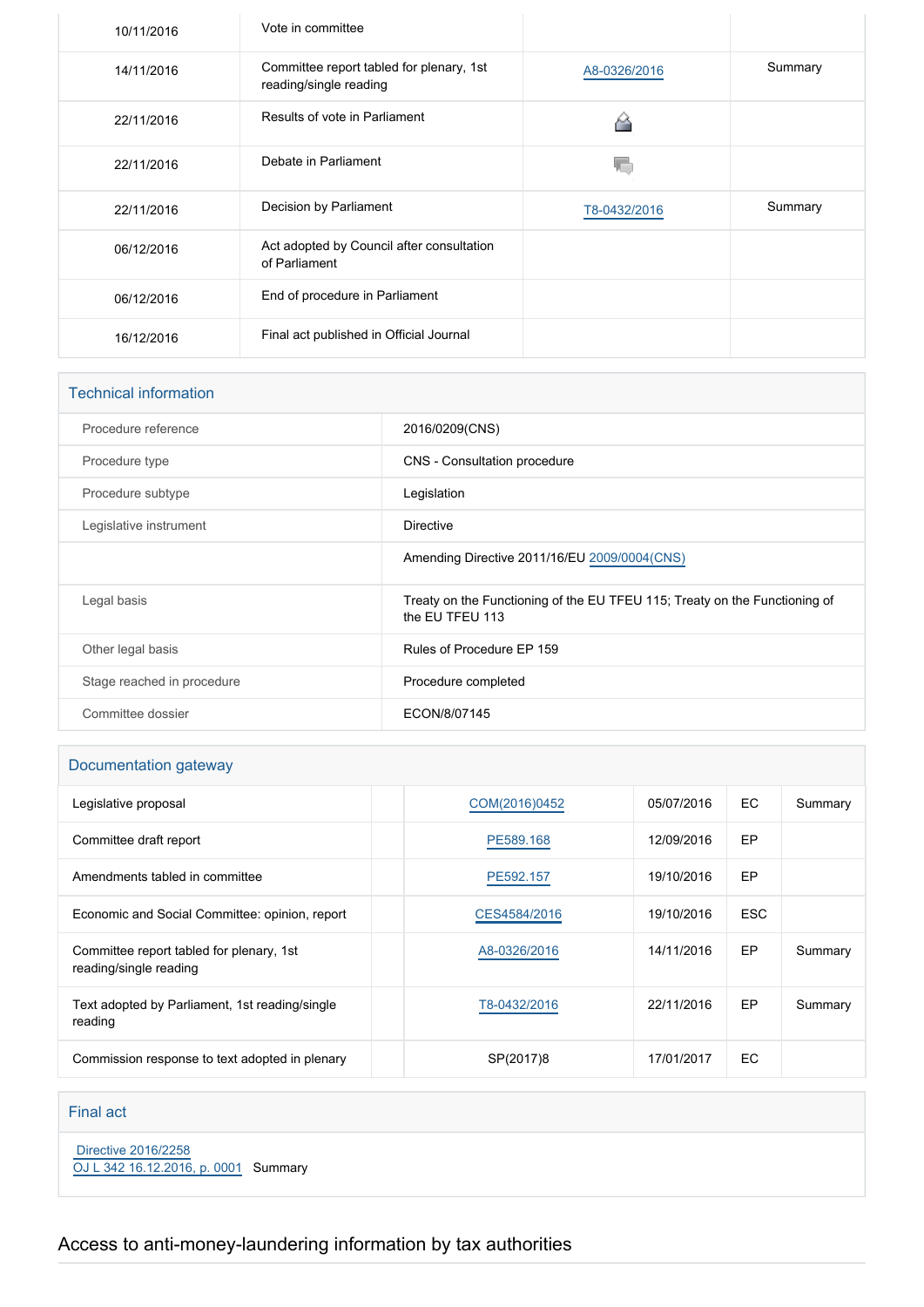PURPOSE: to enable tax authorities to consistently access anti-money-laundering information for the performance of their duties in monitoring the proper application of the Directive 2011/16/EU on Administrative Cooperation by Financial Institutions.

#### PROPOSED ACT: Council Directive.

ROLE OF THE EUROPEAN PARLIAMENT: the Council adopts the act after consulting the European Parliament but without being obliged to follow its opinion.

BACKGROUND: [Directive 2014/107/EU](http://www.europarl.europa.eu/oeil/popups/ficheprocedure.do?reference=2013/0188(CNS)&l=en) amending [Directive 2011/16/EU](http://www.europarl.europa.eu/oeil/popups/ficheprocedure.do?lang=en&reference=2009/0004(CNS)) on administrative cooperation applies as of 1 January 2016 to 27 Member States and as of 1 January 2017 to Austria. It implements the Global Standard for Automatic Exchange of Financial Account Information in Tax Matters within the EU. As such, it ensures that information on Account Holders of Financial Accounts is reported to the Member State where the Account Holder is resident.

In addition, Directive 2011/16/EU stipulates that, where the Account Holder is an intermediary structure, Financial Institutions are to look through that structure, and identify and report its beneficial owners. That important element in the application of the Directive relies on anti-money-laundering ('AML') information obtained pursuant to [Directive 2015/849/EU](http://www.europarl.europa.eu/oeil/popups/ficheprocedure.do?reference=2013/0025(COD)&l=en) of the European Parliament and of the Council on the prevention of the use of the financial system for the purposes of money laundering or terrorist financing.

Recent media leaks exposed the large scale concealment of offshore funds. Further measures still need to be taken to reinforce the EU and international transparency framework. In particular, it has become apparent that tax authorities need greater access to information on the beneficial owners of intermediary entities and other relevant customer due diligence information, if they are to effectively identify and address tax evasion.

Tax administrations' access to anti-money-laundering information differs considerably throughout the EU. Even when this access is granted, authorities often still encounter significant barriers that hinder the effectiveness of their work against tax avoidance and evasion.

To ensure effective monitoring of the application by Financial Institutions of the due diligence procedures set forth in Directive 2011/16/EU, the tax authorities need access to AML information.

This proposal is part of the Commissions ambitious agenda against tax evasion and avoidance, with a view to delivering fairer and more effective taxation in the EU.

CONTENT: this proposal seeks to amend Directive 2011/16/EU on administrative cooperation in the field of taxation by introducing a measure to enable tax authorities to consistently access anti-money-laundering information for the performance of their duties.

The amendment would enable tax authorities to have access to the mechanism, procedures, documents and information on beneficial ownership information and the underlying customer due diligence procedures as part of the Fourth Anti-Money-Laundering Directive.

The proposed Directive respects the fundamental rights and observes the principles recognised in particular by the Charter of Fundamental Rights of the European Union.

## Access to anti-money-laundering information by tax authorities

The Committee on Economic and Monetary Affairs adopted, following the Parliaments consultation procedure, the report by Emmanuel MAUREL (S&D, FR) on the proposal for a Council directive amending Directive 2011/16/EU as regards access to anti-money-laundering information by tax authorities.

The committee responsible stressed that combating tax evasion and tax avoidance, including in connection with money laundering, is an absolute priority for the Union. It also stressed the need to:

- benefit synergies stemming from domestic, Union and international cooperation between the different authorities involved in fighting these crimes and abuses;
- take account of issues, such as beneficial ownership transparency or the extent to which entities, such as legal professions, are subject to the Anti-money laundering (AML) framework in third countries, are crucial to enhancing the ability of Union authorities to address tax dodging and money laundering.

This Directive shall apply to all taxes of any kind levied by, or on behalf of, a Member State or the Member States territorial or administrative subdivisions, including the local authorities, as well as to virtual currency exchange services and custodial wallet providers.

Members stressed the need to: (i) ensure direct and facilitated access by the tax authorities to the AML information, procedures, documents and mechanisms for the performance of their duties in monitoring the proper application of Directive 2011/16/EU; (ii) include that information, where relevant, in the automatic exchanges between Member States, and to provide access to the Commission, on a confidential basis.

Since AML information is in many cases of a cross-border nature, it should be included, where relevant, in the automatic exchange between Member States and should be made available on request to the Commission in the framework of its power to enforce state aid rules.

Member States shall ensure that all information exchanged and obtained shall be investigated in a timely manner, whether that information has been obtained by authorities on request, through spontaneous information exchange by another Member State, or from a public information leak. Should a Member State fail to do this in a timeframe required by national law, it should publicly communicate the reasons for this failure to the Commission.

Member States shall adopt and publish, by 31 December 2017 at the latest, the laws, regulations and administrative provisions necessary to comply with this Directive. They shall apply those provisions from 1 January 2018.

### Access to anti-money-laundering information by tax authorities

The European Parliament adopted by 590 votes to 32, with 64 abstentions (following the Parliaments consultation procedure), a legislative